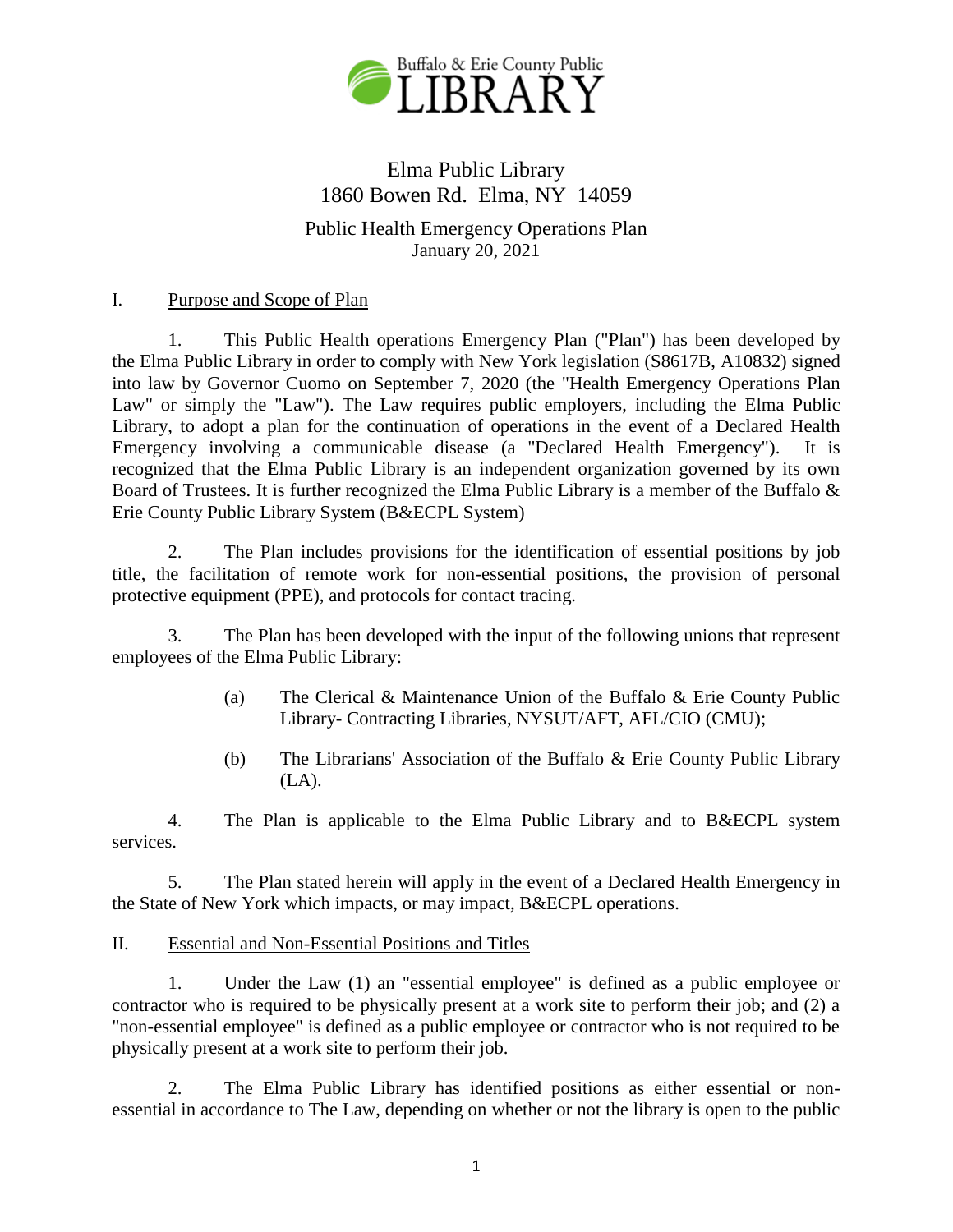for in-house services during a Declared Health Emergency. The essential and non-essential positions are listed in Attachment 1.

# III. Telecommuting Protocols

The Elma Public Library will attempt to implement the following protocols in order to enable non-essential employees and contractors to telecommute:

1. Positions requiring remote VPN access will be designated on the Essential/Non-Essential designation list (Attachment 1).

2. The Elma Public Library, in cooperation with the B&ECPL System will use its reasonable best efforts to provide appropriate equipment, software and/or internet access to employees with non-essential designations who require remote VPN access, as determined by the Elma Public Library Director with approval from B&ECPL System Administration. Employees designated as essential and those non-essential employees who do not require VPN access (and do not have access to a home computer), who require specialized software or internet access may request such by contacting their respective Department Head or Administrator. The determination whether or not to provide requested equipment, software and/or internet access will be made by B&ECPL Administration in their sole discretion.

# IV. Scheduling of Essential Employees

A. In the event of a Declared Health Emergency:

1. The Elma Public Library will abide by all Federal, State and Local laws pertaining to the Declared Health Emergency in the State of New York which impacts, or may impact, B&ECPL operations.

2. In addition, the Elma Public Library will abide by all contractual obligations regarding notification of schedule changes, as required by applicable laws.

3. The Elma Public Library may stagger the work shifts of some essential employees and contractors to reduce overcrowding at worksites and on public transportation systems. The following positions or job titles may have scheduled work shifts altered accordingly. Employees shall be provided with their typical or contracted minimum work hours:

- (a) Caretaker
- (b) Library Director
- (c) Librarian I
- (d) Librarian I (PT)
- (e) Senior Library Clerk
- (f) Senior Page (PT)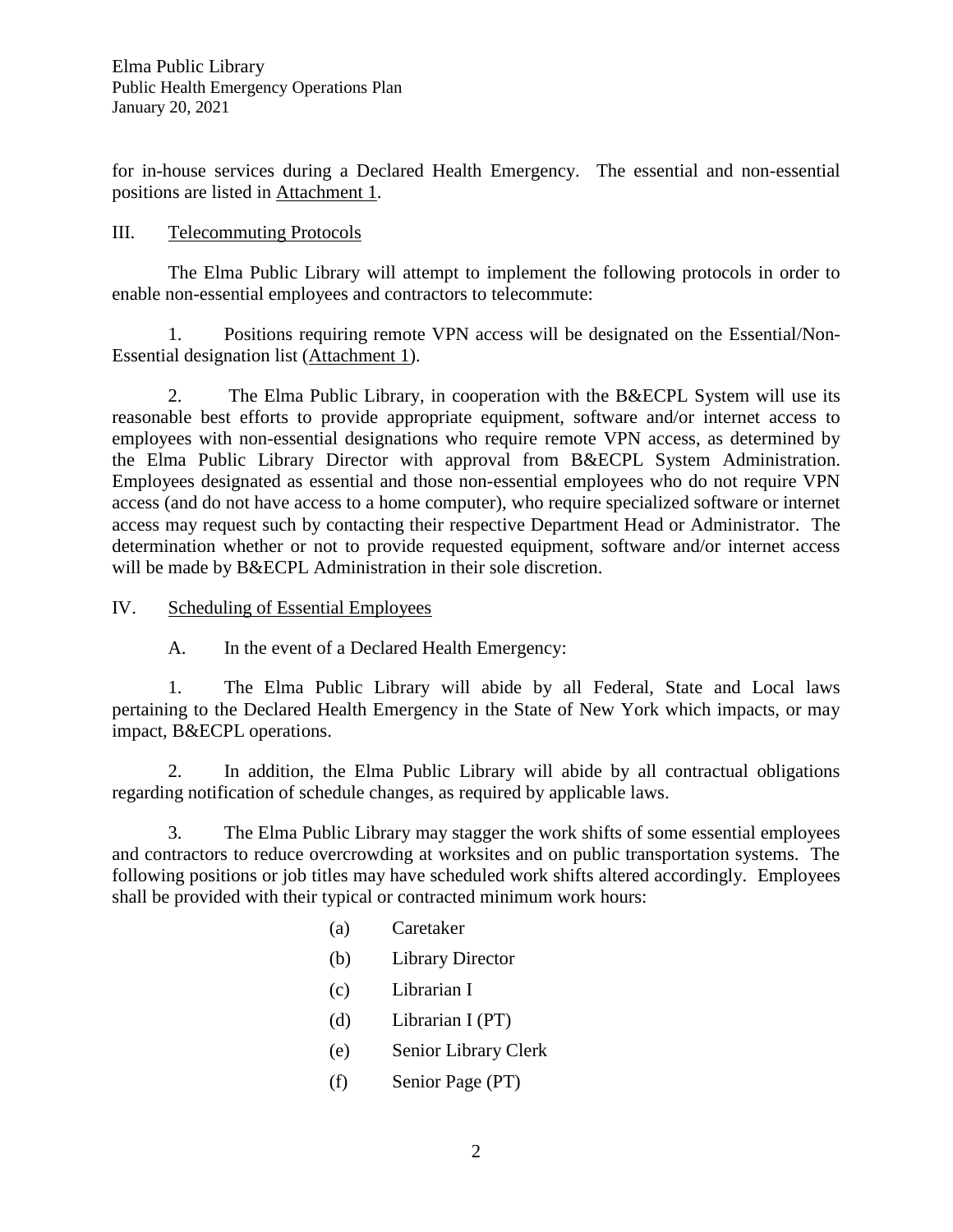# (g) Page (PT)

## B. Families First Coronavirus Response Act Requirements

1. While the Families First Coronavirus Response Act is in effect, the Elma Public Library will comply with its requirements, which includes the following:

> (a) Employees will not be charged with leave time for coronavirus testing.

> (b) Employees will be provided with up to two weeks (80 hours) of paid sick leave at the employee's regular rate of pay for a period which the employee is unable to work due to quarantine (in accordance with federal, state, or local orders or advice of a healthcare provider), and/or experiencing symptoms and seeking medical diagnosis.

> (c) The Elma Public Library will provide up to two weeks (80 hours) of paid sick leave at two-thirds the employee's regular rate of pay if the employee is unable to work because of a bona fide need to care for an individual subject to quarantine (pursuant to federal, state, or local orders or advice of a healthcare provider), or to care for a child (under 18 years of age) whose school or child care provider is closed or unavailable for reasons related to the Declared Health Emergency, and/or the employee is experiencing a substantially similar condition as specified by the CDC/public health officials. This provision may be modified if an employee is able to effectively work remotely and the need exists for them to do so.

> (d) The Elma Public Library will provide up to an additional 10 weeks of paid expanded family and medical leave at two-thirds of the employee's regular rate of pay where an employee, who has been employed for at least 30 calendar days by name of public employer, is unable to work due to a bona fide need for leave to care for a child whose school or child care provider is closed or unavailable for reasons related to the Declared Health Emergency. This provision may be modified if an employee is able to effectively work remotely and the need exists for them to do so.

2. Contractors, either independent or affiliated with a staffing agency or other contracted firm, are not classified as employees of the Elma Public Library, and as such are not provided with paid leave time, unless required by law.

C. Other Protocols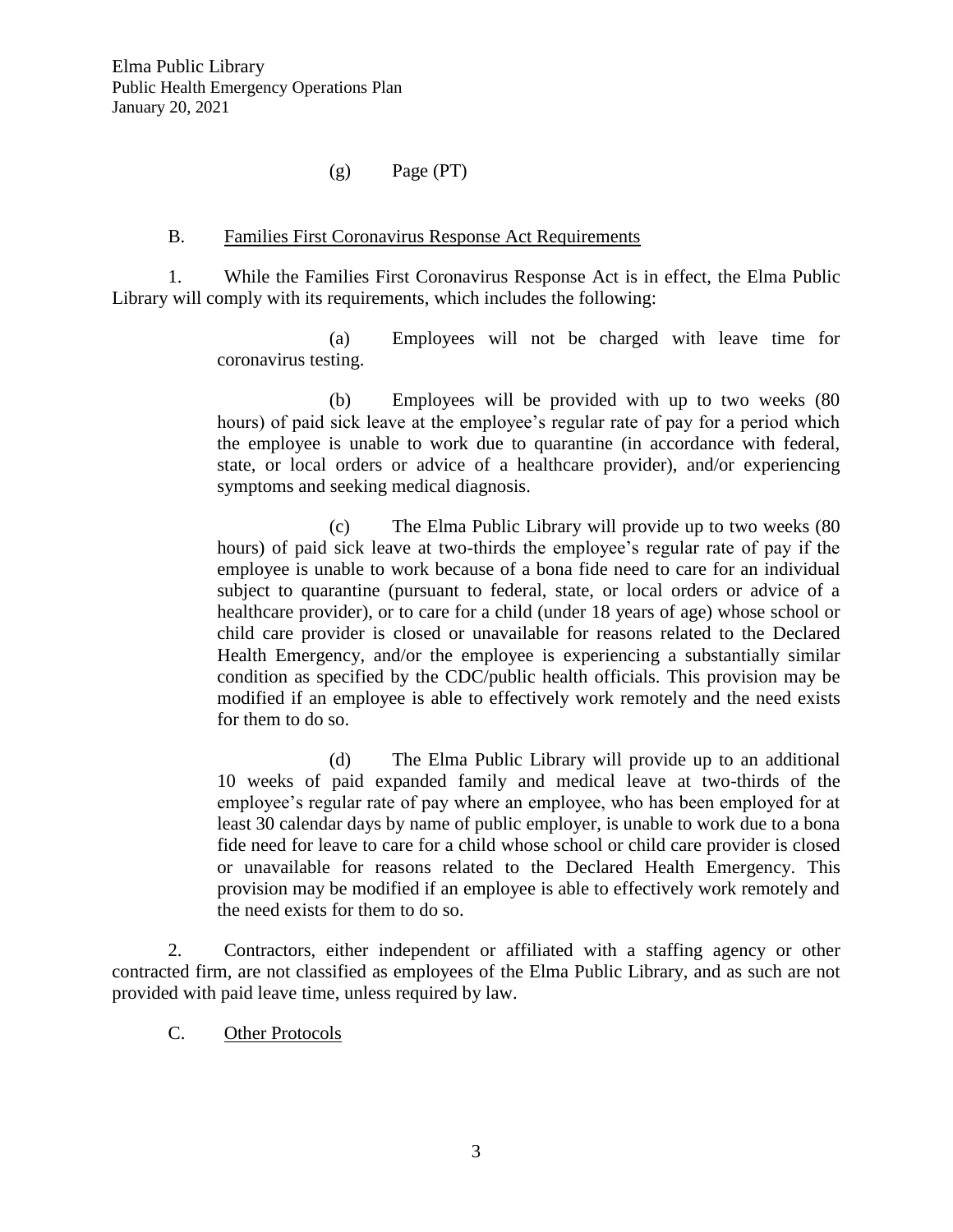During a Declared Health Emergency, the Elma Public Library will observe some or all of the following additional protocols in order to reduce overcrowding of essential employees at the worksite and on public transportation systems:

1. Social Distancing.

(a) The Elma Public Library will mandate 6 feet (6') distance (or another minimum distance that B&ECPL Administrator deems appropriate) between personnel and patrons, unless safety or core functions of the work activities requires a shorter distance.

(b) Social distancing signage will be placed throughout the library, and floors will be marked with increment markers in areas such as the circulation desk and reference desk. One-way traffic flow will be mandated where practicable.

(c) Seating will be spaced so as to encourage social distancing, or seating may be removed if the Elma Public Library Director deems this appropriate.

(d) Computers will be spaced so as to encourage social distancing, and in computer labs, some or all computers will be made "unavailable for use."

(e) Patrons will not be allowed to socially gather.

(f) Teleconferencing or videoconferencing will be used for meetings to the extent practicable.

(g) In situations that may not allow for 6 feet (or other prescribed minimum distance) of separation, such as in connection with deliveries and pick-ups, the Elma Public Library will attempt to implement appropriate measures, which may include facial coverings.

2. Facial Coverings.

(a) Facial coverings or other appropriate protections mandated or recommended by New York State or another governmental authority may be required if personnel must work more closely together than the prescribed minimum distance. The Elma Public Library, in cooperation with the B&ECPL System, will attempt to furnish appropriate facial coverings to all staff and to require that they be worn whenever staff are in public areas or in workrooms and offices when 6 feet (or the prescribed minimum distance) of separation is not available.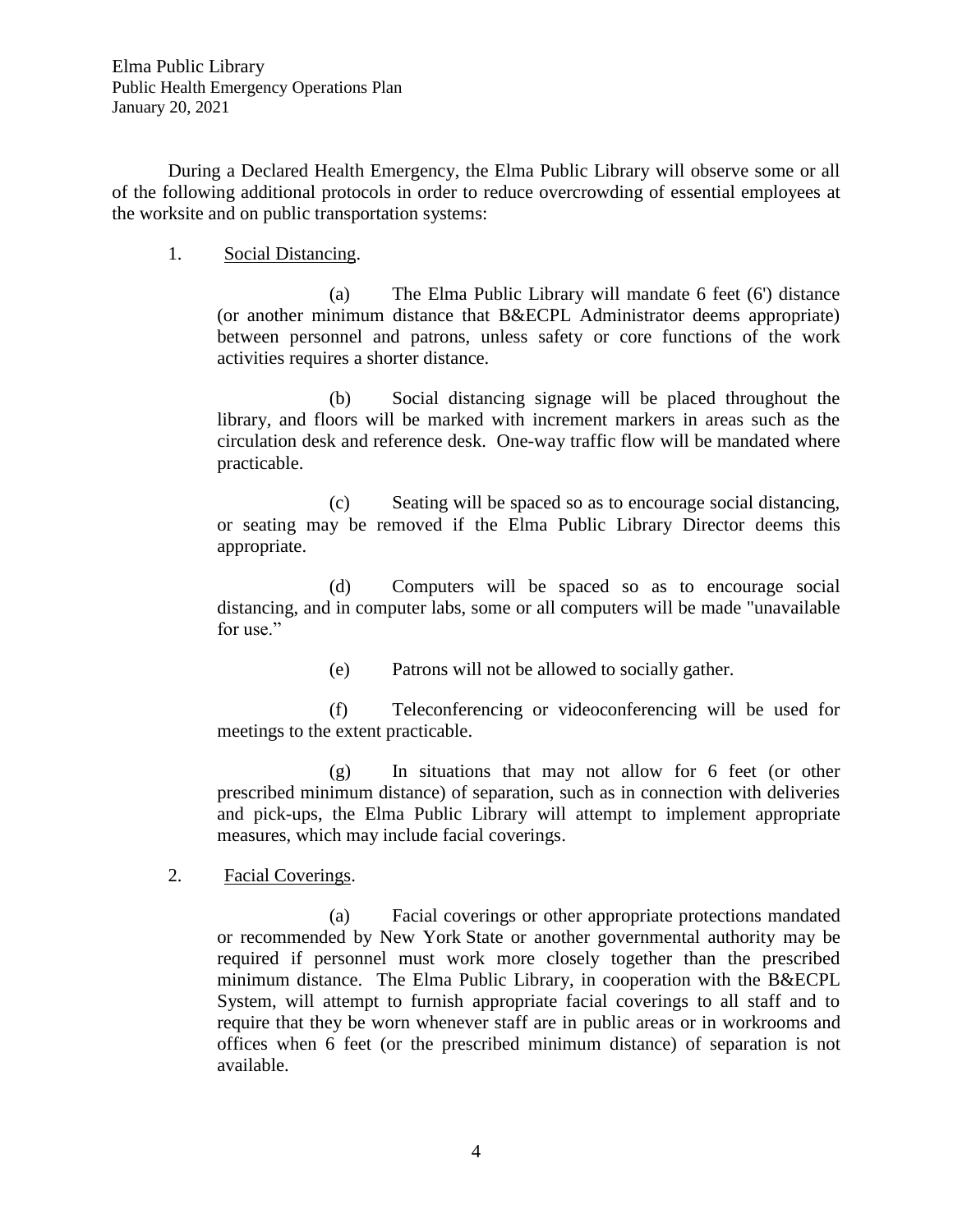(b) Patrons over the age of 2 entering and remaining in the building may be required to wear facial coverings. Signage will be placed at library entrances and throughout the building notifying patrons and visitors of the facial covering requirement.

3. Walk-Up and Curbside Service. As determined by the Elma Public Library Director/Board of Trustees, the library may provide walk-up or curbside pick-up service in addition to, or in lieu of, in-library services. Facial coverings and gloves will be required of staff at all times when providing walk-up and curbside pickup, and appropriate protocols will be followed.

V. Protocols for Acquiring and Storing Personal Protective Equipment

The Elma Public Library will observe the following protocols with respect to the acquisition and storage of personal protective equipment (PPE) for essential employees and contractors:

A. PPE

1. The Elma Public Library, in cooperation with the B&ECPL System will attempt to provide PPE – which may include facial coverings (masks, face shields or goggles) and disposable gloves – to all essential employees working during a Declared Health Emergency.

2. The B&ECPL System Business Office will maintain a minimum six (6) month supply (quantity of 2 per essential employee) of facial coverings masks (disposable) and reusable, face shields or goggles and polypropylene disposable gloves.

3. The PPE will be kept in the Shipping and Receiving storage room located at the Central Library.

> (a) The Storage Room has been determined to be conducive (clean and dry) for storage of such materials.

> > (b) Supplies will be labeled with expiration dates.

(c) Shipping and Receiving will communicate inventory needs to the Business Office.

4. The B&ECPL System Business Office shall attempt to ensure there is a minimum of a six (6) month supply of facial coverings and polypropylene disposable gloves onsite.

5. The B&ECPL System Business Office will purchase materials pursuant to the B&ECPL Procurement Policy.

> (a) The Elma Public Library may place orders for PPE using the B&ECPL Staff Intranet: <http://intranet.buffalolib.org/supplies>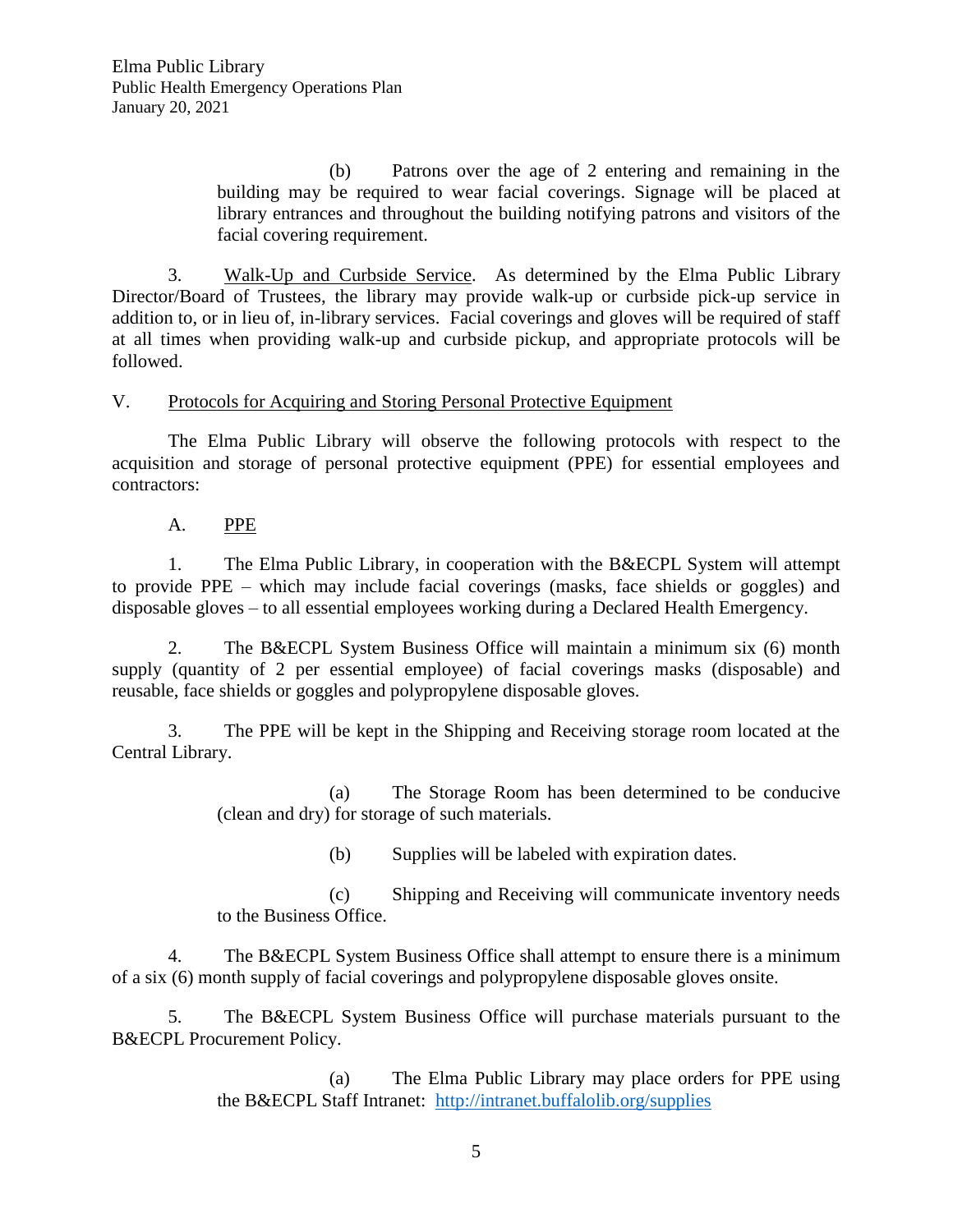(b) The following are current vendors whom B&ECPL System has purchased the identified PPE:

- (i) Masks: Erie County Emergency Services Homeland Security Preparedness (716) 858-7109, (716) 858-2944, (716) 858-4909
- (ii) Masks: www.amazon.com
- (iii) Face Shields: www.amazon.com; Also made internally in the Central Library's Launch Pad
- (iv) Goggles: www.amazon.com, CORR Distributors, Inc. (716) 873- 8323
- (v) Polypropylene Gloves: Home Depot Pro (800) 466-3337

6. Additional PPE will be purchased as needed.

7. For emergency supplies, in addition to the Business Office and the Shipping and Receiving Department, Library Administration or designee(s) will have access to and may distribute PPE.

B. Cleaning and Sanitizing Supplies

1. The Elma Public Library, in cooperation with the B&ECPL System, will attempt to provide cleaning and sanitizing supplies to all essential employees during a Declared Health Emergency. The B&ECPL System Business Office shall ensure there is a minimum of a six (6) month supply of cleaning and sanitizing products onsite.

2. Cleaning and sanitizing products will be kept in the Shipping and Receiving storage room located at the Central Library. The Storage Room has been determined to be conducive (clean and dry) for storage of such materials.

(a) Supplies will be labeled with expiration dates.

3. Shipping and Receiving will communicate inventory needs to the Business Office. The Business Office will purchase cleaning and sanitizing products pursuant to the B&ECPL Procurement Policy.

> (a) The Elma Public Library may place orders for cleaning and sanitizing products using the B&ECPL Staff Intranet: [http://intranet.buffalolib.org/supplies.](http://intranet.buffalolib.org/supplies)

> (b) The following are current vendors from whom Buffalo & Erie County Public Library System has purchased the identified cleaning and sanitizing products: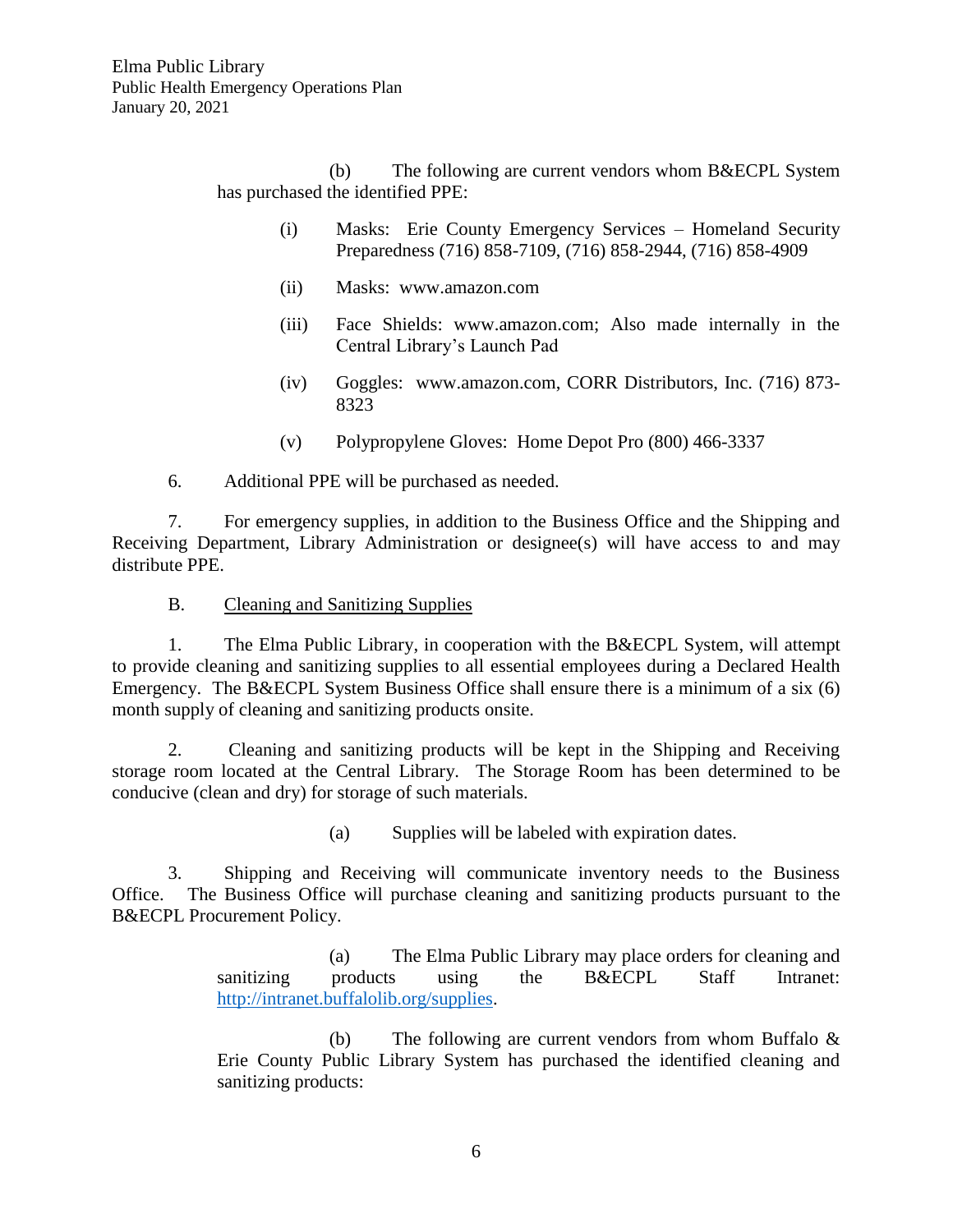- (i) NY Clean Liquid Hand Sanitizer: Erie County Emergency Services – Homeland Security Preparedness (716) 858-7109, (716) 858-2944, (716) 858-4909
- (ii) Hand Sanitizer (Gel): CORR Distributors, Inc. (716) 873-8323
- (iii) Kaivac Kaibosh Disinfectant Cleaner: CORR Distributors, Inc. (716) 873-8323
- (iv) PFG04 Neutral Disinfectant Cleaner: CORR Distributors, Inc. (716) 873-8323
- (v) Brutab 65: CORR Distributors, Inc. (716) 873-8323
- (vi) MPC Fresh Breeze: CORR Distributors, Inc. (716) 873-8323
- (vii) MPC Lemon One Step: CORR Distributors, Inc. (716) 873-8323
- (viii) Symmetry Foam Hand Sanitizer: CORR Distributors, Inc. (716) 873-8323
- (ix) Toilet Paper: CORR Distributors, Inc. (716) 873-8323
- (x) Bleach: W.B. Mason (888) 926-2766
- (xi) C-Fold Paper Towels: Chudy Paper Company (716) 825-1935
- (xii) Jumbo Brown Roll Paper Towels: New York State Industries for the Disabled (800) 221-5994
- (xiii) Round Roll Paper Towels: Regional Distributors, Inc. (585) 458- 3300
- (xiv) Facial Tissues: Regional Distributors, Inc. (585) 458-3300
- (xv) Napkins: Regional Distributors, Inc. (585) 458-3300
- 4. Additional cleaning and sanitizing products will be purchased as needed.

5. For emergency supplies, in addition to the B&ECPL System Business Office and the Shipping and Receiving Department, B&ECPL Administration and their designees will have access to and may distribute PPE.

#### VI. Protocols in the Event of Exposure, Symptomatic Employees or Positive Test

The Elma Public Library will observe appropriate protocols in the event an employee or contractor (1) is exposed to a known case of the communicable disease that is the subject of the Declared Health Emergency, (2) exhibits symptoms of such disease, or (3) tests positive for such disease, in order to prevent the spread or contraction of such disease in the workplace.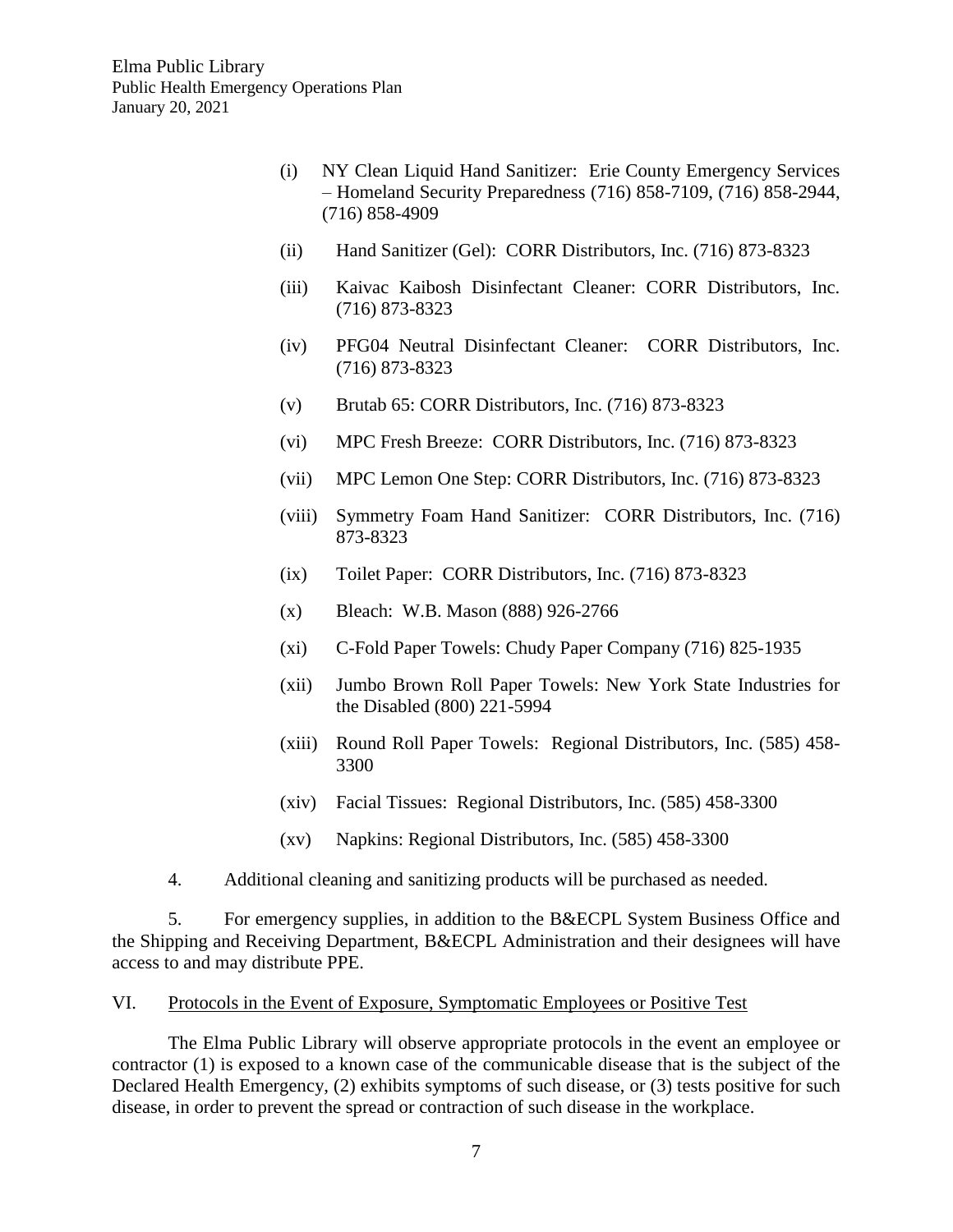Such processes and protocols will be based on the processes and protocols which were implemented in connection with the COVID-19 Declared Health Emergency, **but will be modified as required or appropriate in connection with any new Declared Health Emergency**.

A. Screening.

The Elma Public Library has agreed to follow the B&ECPL's Personnel Policies and Procedures and will therefor:

Follow the B&ECPL's "Personnel Policies and Procedures: Protective Measures to Reduce Risk of Exposure to COVID-19";

1. Implement daily mandatory health screening for all employees prior to the beginning of the respective employees' workday that includes:

(a) Temperature check;

(i) The Temperature will be taken with a touchless thermometer by Human Resources staff and/or library administration, or by manager/supervisor, where applicable;

(ii) Temperature will be noted as either below 100.4 or above 100.4;

(iii) Person/persons conducting the temperature checks and distributing and collecting questionnaires shall be supplied with facial coverings and gloves.

(b) Completion of B&ECPL's "Pre-entry Questionnaire – COVID-19 Assessment";

(c) Temperature logs and questionnaires shall be reviewed daily by the Human Resources Department;

(i) All information will be kept confidential and secure pursuant to state and federal laws and regulations;

B. Staff Exposures

The B&ECPL has established the following protocols, following current CDC guidelines. The Elma Public Library has agreed to follow these protocols:

If employees or contractors are exposed to a known case of communicable disease that is the subject of the Declared Health Emergency (defined as a "close contact" with someone who is confirmed infected, which is a prolonged presence within six feet with that person):

1. Exposures. Potentially exposed employees or contractors who do not have symptoms should remain at home or in a comparable setting and practice social distancing for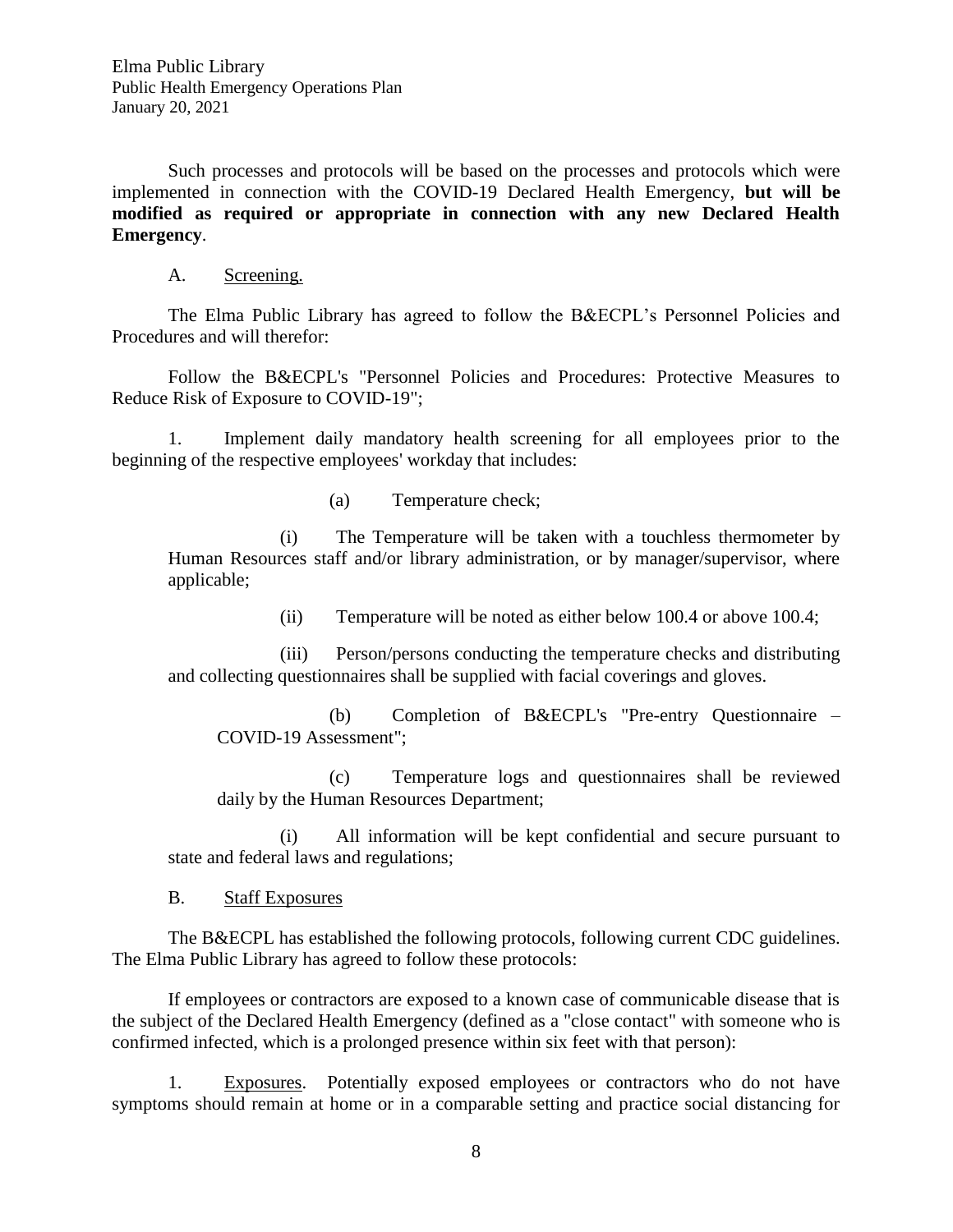Elma Public Library Public Health Emergency Operations Plan January 20, 2021

the lesser of 14 days or other current CDC/public health guidance for the communicable disease in question. The B&ECPL Human Resources Manager or designee must be informed in these circumstances and will be responsible for ensuring the following protocols are followed:

> (a) As possible, these employees will be permitted to work remotely during this period of time if they are not ill.

> (b) Identify who, by title/position, in the organization must be notified and who is responsible for ensuring these protocols are followed

> (c) See Section C, below for additional information on contact tracing.

2. Symptomatic Employees. If an employee or contractor exhibits symptoms of the communicable disease that is the subject of the Declared Health Emergency, the B&ECPL Human Resources Manager or designee must be informed in these circumstances and will be responsible for ensuring the following protocols are followed:

> (a) Employees and contractors who exhibit symptoms in the workplace should be immediately separated from other employees, customers, and visitors. They should immediately be sent home with a recommendation to contact their physician.

> (b) Employees and contractors who exhibit symptoms outside of work should notify their supervisor and stay home, with a recommendation to contact their physician.

> (c) Employees should not return to work until they have met the criteria to discontinue home isolation per CDC/public health guidance and have consulted with a healthcare provider.

> (d) The Elma Public Library will not require sick employees to provide a negative test result for the disease in question or healthcare provider's note to validate their illness, qualify for sick leave, or return to work; unless there is a recommendation from the CDC/public health officials to do so.

> (e) CDC criteria for COVID-19 provides that persons exhibiting symptoms may return to work if at least 24 hours have passed since the last instance of fever without the use of fever-reducing medications. If the disease in question is other than COVID-19, CDC and other public guidance shall be referenced.

3. Positive Tests. If an employee or contractor has tested positive for the communicable disease that is the subject of the Declared Health Emergency, the B&ECPL Human Resources Manager or designee must be informed in these circumstances and will be responsible for ensuring the following protocols are followed: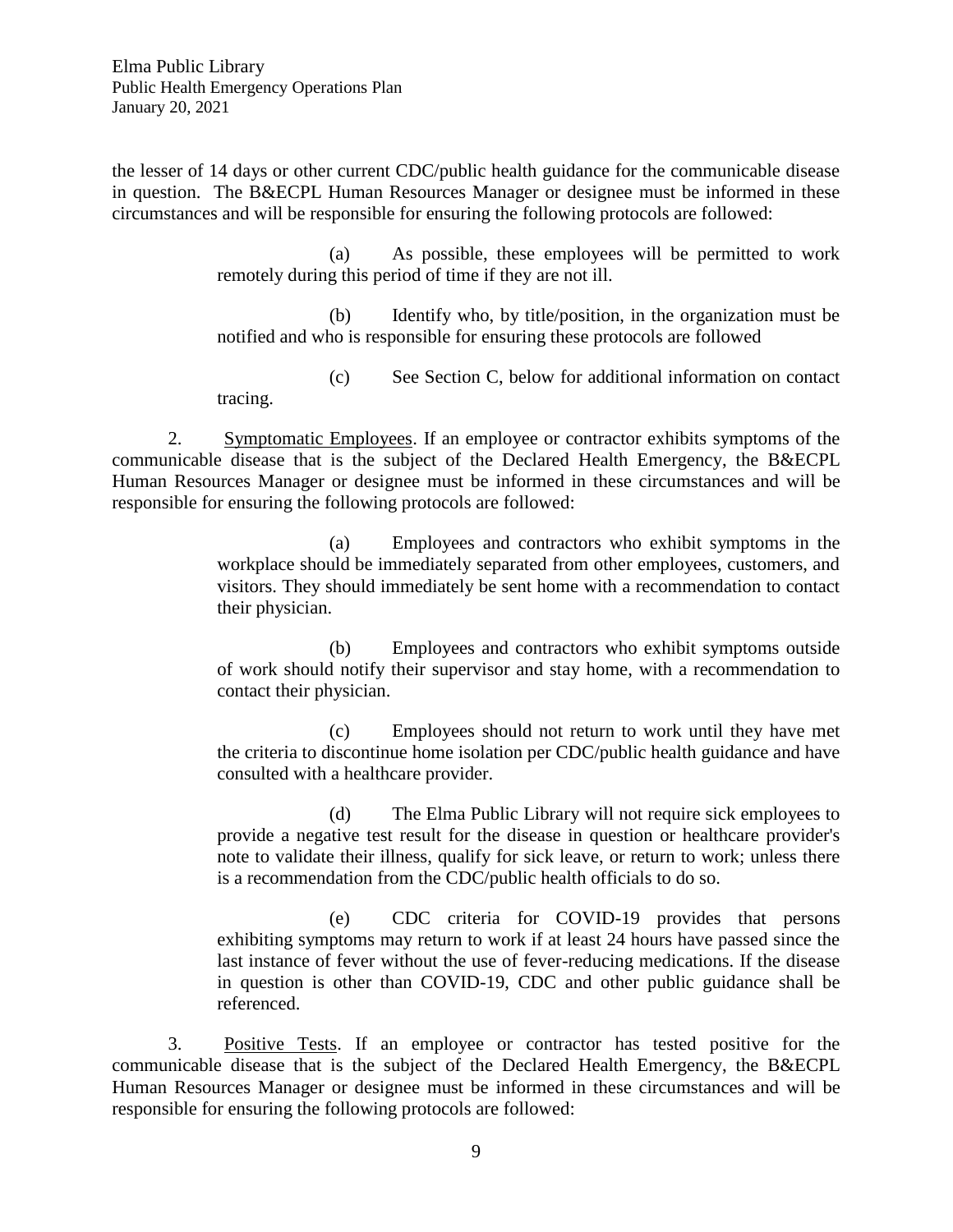(a) Apply the steps identified in Section B.2 above, as applicable.

(b) Areas occupied for prolonged periods of time by the subject employee or contractor will be closed off.

(i) CDC guidance for COVID-19 indicates that a period of 24 hours is ideally given before cleaning, disinfecting, and reoccupation of those spaces will take place. If this time period is not possible, a period of as long as possible will be given. CDC/public health guidance for the disease in question will be followed.

(ii) Any common areas entered, surfaces touched, or equipment used shall be cleaned and disinfected immediately, in accordance with Section V (B) Cleaning and Disinfection.

(c) Identification of potential employee and contractor exposures will be conducted.

(i) If an employee or contractor is confirmed to have the disease in question, appropriate position or title or their designee should inform all contacts of their possible exposure. Confidentiality shall be maintained as required by the Americans with Disabilities Act (ADA).

(ii) Apply the steps identified in item A, above, as applicable, for all potentially exposed personnel.

C. Contact Tracing

1. The B&ECPL Human Resources Manager or designee will confidentially interview the staff member identified as testing positive for the communicable disease seeking the following:

- (a) Work place location;
- (b) Where the staff member traveled in the work location;
- (c) With whom the staff member came in contact;

All information will be kept confidential pursuant to state and federal laws and regulations;

2. The B&ECPL Human Resources Department will work with the Erie County Department of Health to notify staff and visitors that they may have been exposed to COVID-19 from the staff member identified as testing positive.